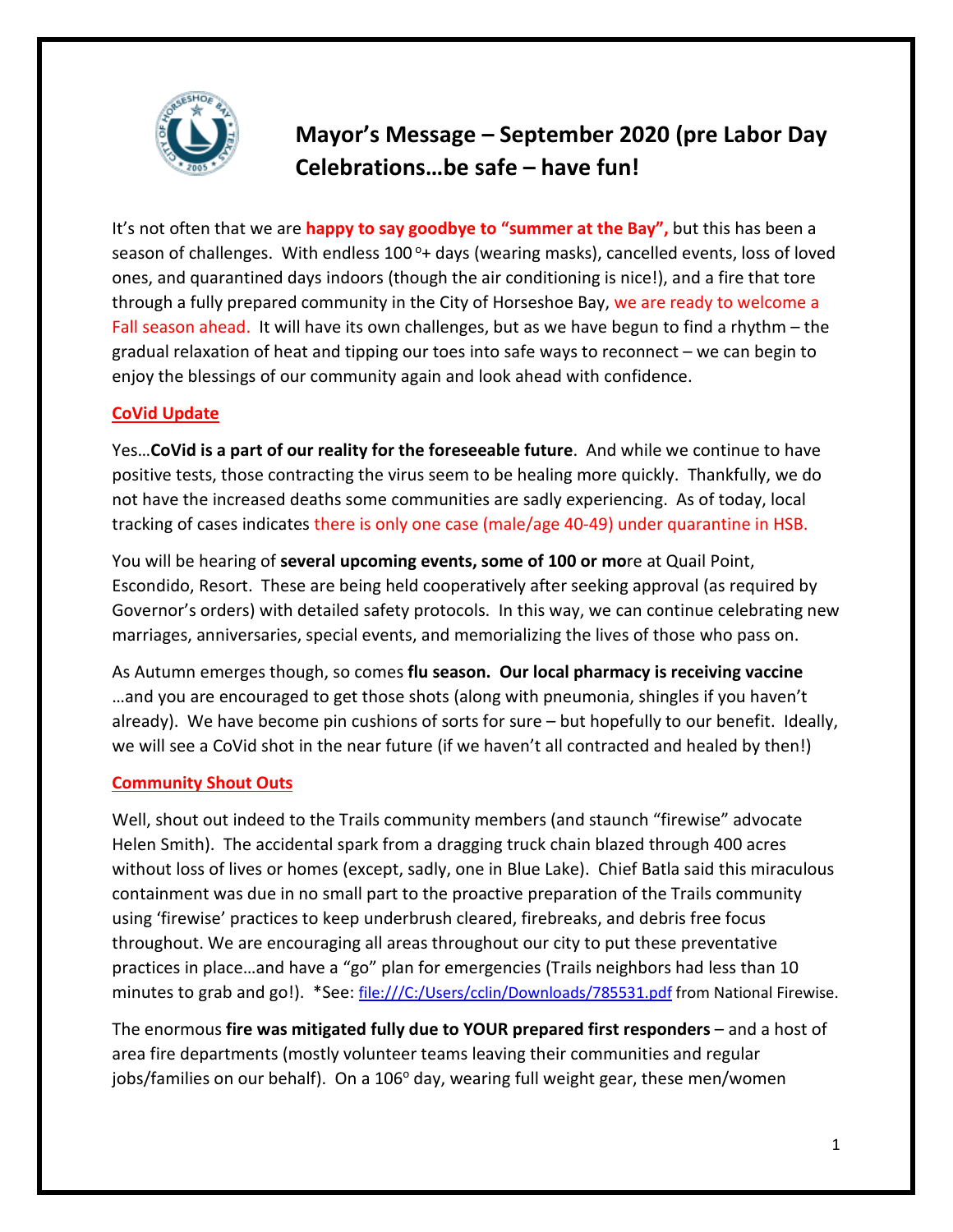stepped into over **120o hard work** for hours…..getting in front of the fire to set boundaries that stopped it in its track and protected spread into other communities.

Full gratitude for the volunteers was saluted by the Trails with individual written notes. A grateful team is working to gather donations (with a generous donor matching up to \$25,000) to provide the Volunteer Fire Departments from the Highland Lakes with support**.** With CoVid, fund-raising efforts are limited and as with all volunteer programs – they are in need of support for equipment/gear. Those interested in helping – see donation options at bottom of this message. Special thanks to the generosity of time, talent, and treasure by Dick Nelson and Jan Burrows for helping us show our gratitude. The next need for the volunteers could be your area one day – help them be prepared!

We are especially grateful for our own Officer Lin Thorp's recovery who, like other police officers, dove into helping haul equipment to back up the fire team only to suffer what appeared to be a heat stroke. Thankfully (in its own way) the intervention revealed a hidden blockage that was full heart attack bound…and Lin was immediately taken in for open heart surgery. His service blessed us while also catching a potential life threat for him.

#### **City Updates**

Your council has proudly **put forward a budget without tax rate increase (remains at .27)** that meets the needs for your desired first rate services and the priorities you identified in longrange planning. With over 80% of funds focused on staff related support, it honors all staff with competitive salaries/ benefits, and ensures each department is equipped to serve. Always a financial impact, the staff insurance was negotiated down from an anticipated 12% increase to 5%....without declining medical services. This budget further provides for replacement of aged vehicles, large scale equipment needs, and maintaining current training.

When the fire occurred last month - the fire, police, public works and utility/water departments were all hands on deck to provide immediate and direct action. But behind the scenes were also staff preparing for evacuation site if needed, aerial mapping, communication to engage and inform, and coordination for food/water/relief for the over 100 city and volunteer teams. We are so pleased the budget supports all city staff to maximize all services.

The budget further provides an **additional 1 mile of ribbon paved road** and three years of seal coating, upgraded technology equipment/licensure, staff support to meet governance and general operations needs such as fees, maintenance contracts, and compliance requirements for unfunded government mandates. Taking advantage of our AA+ bond rating (the highest of any comparative city) and our low debt ratio allows us an approximate 1.75% interest rate loan rather than drawing funds from investments or adding to our tax rate …and will meet all needs in a fiscally sound approach. This allows us to distribute the cost of the new/coated roads over time so that those who will benefit from the roads in future years will share the responsibility for payment rather than all the cost coming fully from current taxpayers. We are also pleased to finally have **an action plan under development (Phase I**) **that may provide dependable**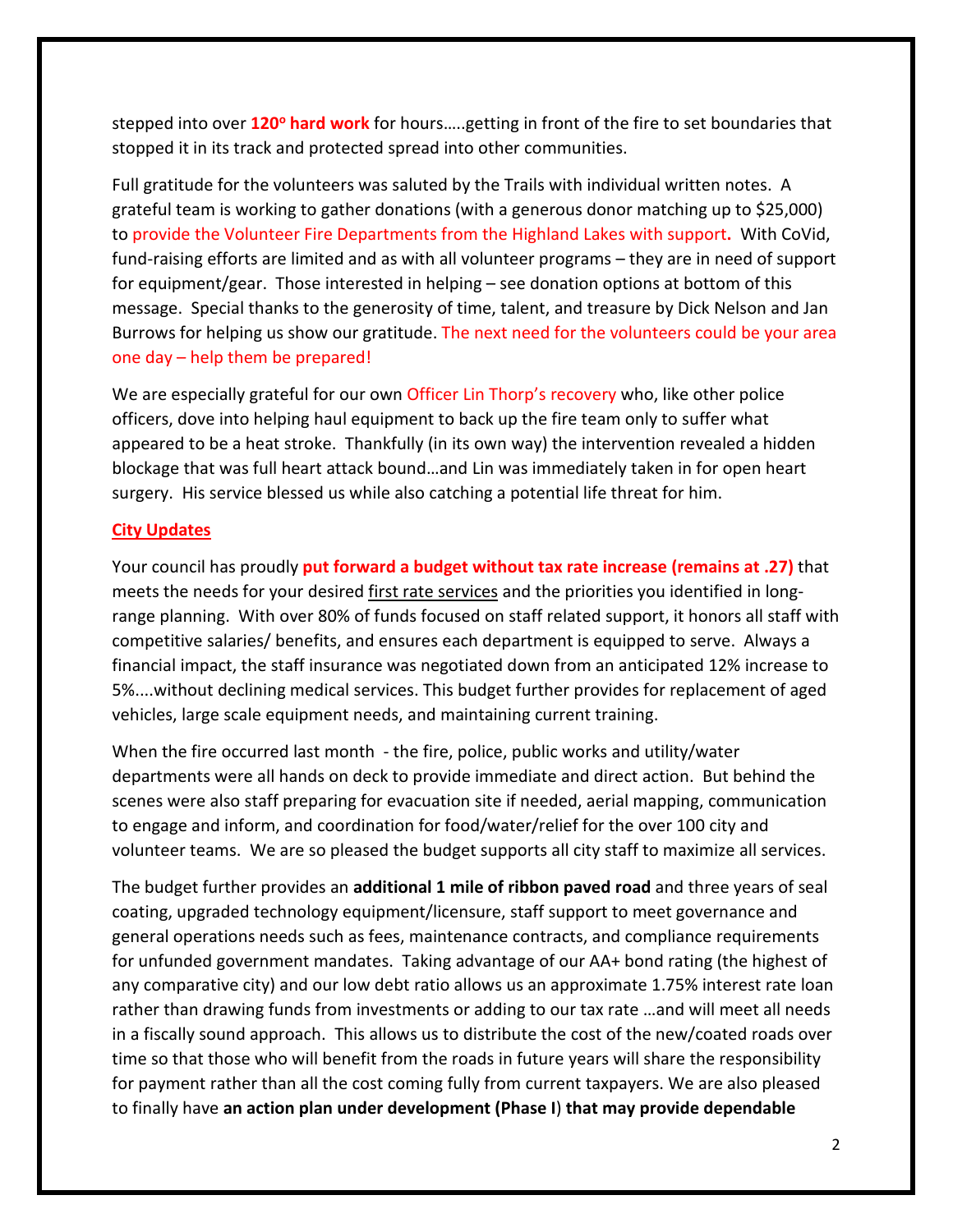**internet** to much of eastern HSBay West and Summit Rock that has gone without service. This plan provides a backbone that will allow for expanded service quality to Horseshoe Bay Proper (Phase II) and other areas within the City. Still in discussion – but hopeful!

**The General Fund budget** further provides some modest cost support for special interests in the Nature Park/Martin Park/Pickle Ball Court, MF Library, area Workforce Development training, quality of lake treatment - and the Boogie at the Bay and Fourth of July Celebrations partnerships with the Resort, POA, and HSB Business Alliance (**2021 Fireworks – yes!).**

The Council was able to reduce Utility Fund/water and sewer cost increase from the anticipated 12% to 9%,(8% in '22, 5% in '23, then aiming at a 0%) increase within 3 years when we will have met the essential level of reserve fund (depleted with earlier cost needs). Even with the new \$6 million dollar wastewater treatment upgrade (after 30 years of use – and now ready for the next 30 years), significant infrastructure upgrades to drinking water security, water quality technology innovation, and more efficient meter management…their actual costs for service have remained significantly low – 3rd lowest compared to surrounding cities. **The average impact of water usage** increase (10,000 gallon usage) will **be about \$5 a month** per household.

The final approval for the 20-21 budget will be at the September City Council meeting.

We will be **meeting with the Property Owner Association presidents in September** to review matters specific to the varied communities. If you have ideas, concerns, or questions – please be sure to let your representative know…..and **THANK THEM**. Their willingness to serve as a conduit for communications (such as this monthly update and emergency notices) helps us with the very real challenge of staying in touch in HSB. (Thanks to the Beacon/Highlander as well!)

#### **In other news**

In this election season, we are **proud to recognize Elsie Thurman** as the one new candidate – taking on the challenge of service to you. She **will join Kent Graham and Elaine Waddill,** both of whom work countless hours weekly on your behalf (scouring the budget for efficiency OR exploring all potential options for improved internet capacity, respectively). We are partially in denial (but also understanding and appreciative of the decision) that **Jerry Gray will be retiring** after 6 years of service. Jerry, as I have said, has been the calm, reflective spirit interjecting clear thinking to ensure we have examined all costs and necessity of decisions being made on taxpayers' behalf. **He will be missed** – but we feel certain he will remain a resource as needed.

The city building, a hold over from multiple decades of MUD (Municipal Utility District) use before the 2005 City incorporation, has reached capacity even as our city population and needs have doubled/tripled in some ways. The coming year will begin examining how best to proceed with needed city facilities that provide for the best use of space for operations, collaboration between departments, and citizen service.

The planned 11-acre Nature Park "conceptual master plan" is completed and is on the city website for your perusal. The Board for the park is moving forward, with kick start funding Hint.. .Jerry